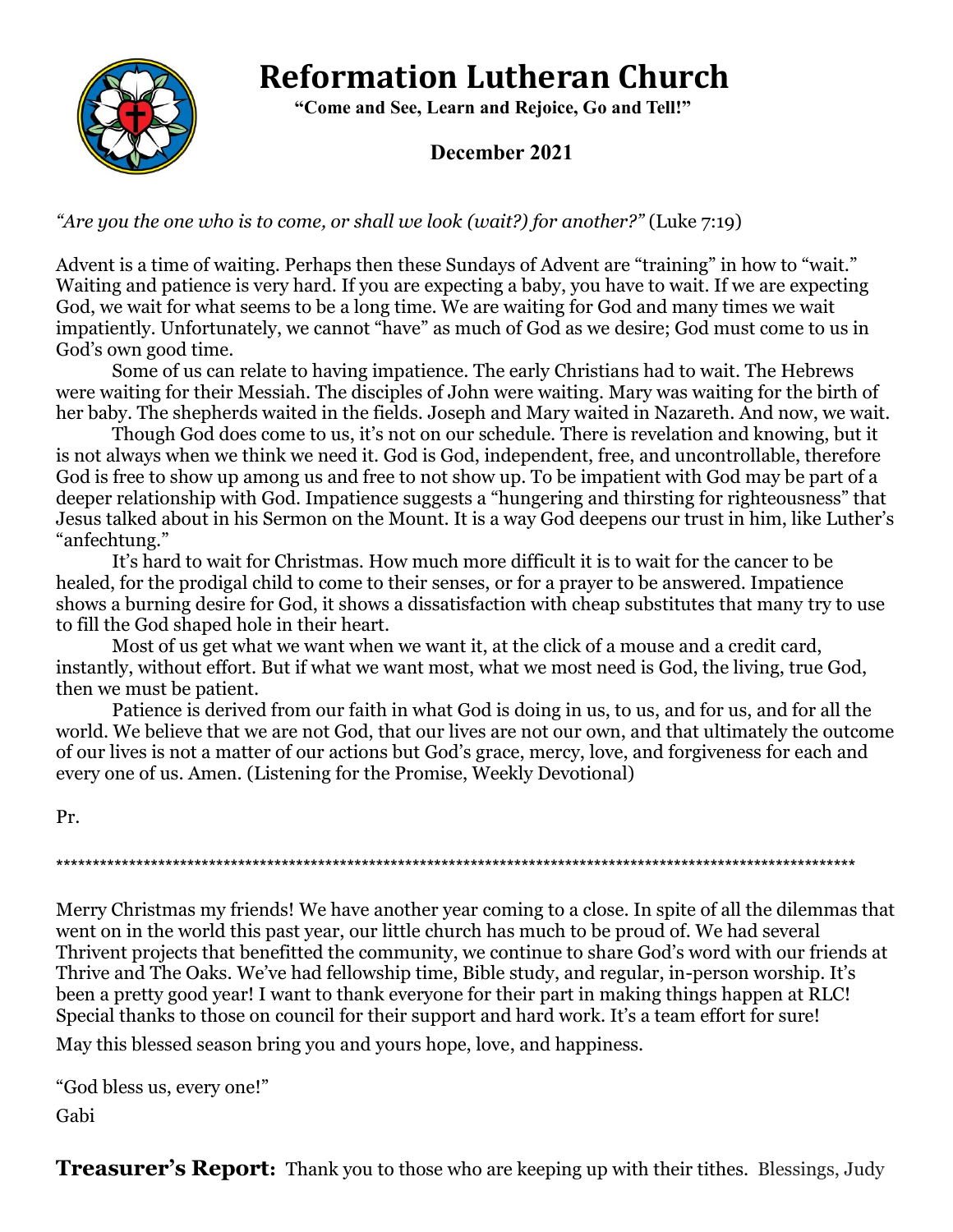**Fellowship:** Please join us for Advent services (7:00 p.m.) and suppers (6:00 p.m.) up through Wednesday, December 18<sup>th</sup>. Thank you to those who are contributing to our Advent meals. It's much appreciated!

**Property:** We are still waiting for the property owner to repair the leak in our roof. Several followup calls have been made to keep on top of the situation. Our December clean-up day will be Saturday, the 18th, 9:00 a.m.

**Education:** Bible study will be scheduled after the holidays. We are considering a study of the different faiths of the world.

**Worship and Music:** The new church year has begun…HAPPY NEW YEAR!

Advent, the first season of the church year is underway. We have our Advent dinners on Wednesday beginning at 6:00 with services following. Advent is a period of preparation for the coming of Jesus, so please plan to join us on Wednesday and on Sunday.

The January-March, Portals of Prayer have arrived and are located on the table at the back of the church. Please feel free to take one. It contains a day-by-day devotion and makes a great way to begin each day…take one for a friend as well.

**Mission and Ministry:** On November 5<sup>th</sup> we completed our food contribution project to The Hope Center. The staff were overwhelmed and most thankful for our large donation. We're currently wrapping up another project that will benefit a needy child at a local school. What will be next? All ideas are welcome!

\*\*\*\*\*\*\*\*\*\*\*\*\*\*\*\*\*\*\*\*\*\*\*\*\*\*\*\*\*\*\*\*\*\*\*\*\*\*\*\*\*\*\*\*\*\*\*\*\*\*\*\*\*\*\*\*\*\*\*\*\*\*\*\*\*\*\*\*\*\*\*\*\*\*\*\*\*\*\*\*\*\*\*\*\*\*\*\*\*\*\*\*



## **December 10th – Chuck Hunsaker December 11th – Jarrod Ervin**

## **DECEMBER CALENDAR**

**Wednesday – December 1st – 6:00 p.m. Supper & 7:00 p.m. Advent Service**

**Sunday – December 5th – 10:30 a.m. Service**

**Wednesday – December 8th – 6:00 p.m. Supper & 7:00 p.m. Advent Service**

**Sunday – December 12th – Annual Meeting and Council Elections/Budget Approval**

**Wednesday – December 15th – 6:00 p.m. Supper & 7:00 p.m. Advent Service**

**Saturday – December 18th – Clean-up Day beginning around 9:00 a.m. (Due to Christmas weekend.)**

**Sunday – December 19th – 10:30 a.m. Service**

**Friday – December 24th – 7:00 p.m. Candlelight Christmas Eve Service**

**Sunday – December 26th – 10:30 a.m. Service with the Baptism of Eva Pauline Jensen, Pastor's granddaughter.**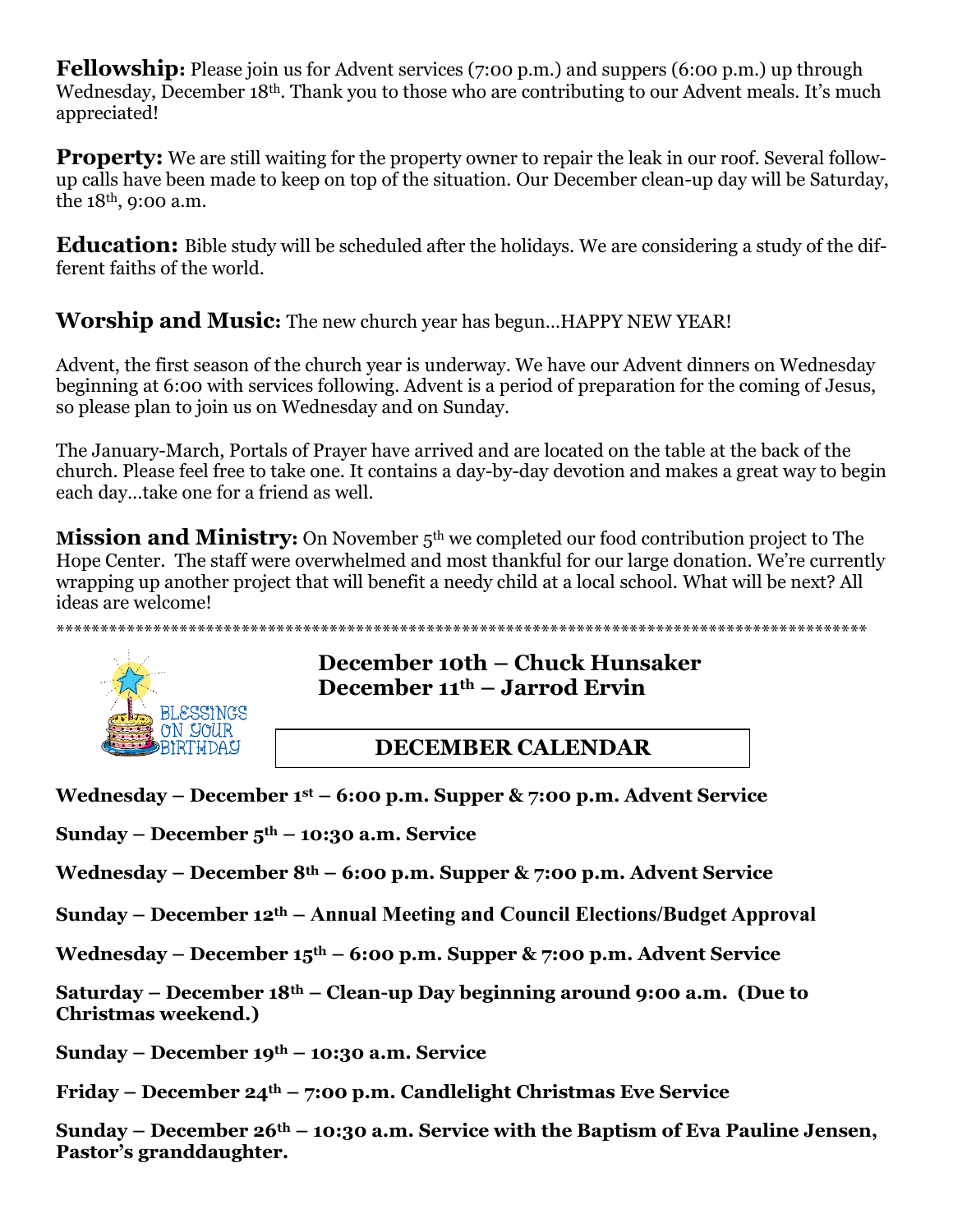|                       | Dec. 1 | Dec. 5 | Dec. 8 | <b>Dec. 12</b> | Dec. 15 | <b>Dec.19</b> | <b>Dec. 24</b> | <b>Dec. 26</b> |
|-----------------------|--------|--------|--------|----------------|---------|---------------|----------------|----------------|
| <b>Altar</b><br>Guild | Junior | Judy   | Junior | Judy           | Junior  | Judy          | Junior         | Judy           |
| <b>Usher</b>          | Judy   | Junior | Judy   | Junior         | Judy    | Junior        | Judy           | Junior         |
| Lector                |        | Gabi   |        | Tammy          |         | Karen         | Lynne          | Chuck          |
| <b>Sermon</b> Pastor  |        | Pastor | Pastor | Pastor         | Pastor  | Chuck         | Pastor         | Pastor         |
| <b>Thrive</b>         |        | Gabi   |        | Pastor         |         | Gabi          |                | Chuck          |
| Oaks                  |        | Pastor |        |                |         | Chuck         |                |                |

### **WE CONTINUE OUR STUDY OF LUTHERAN HISTORY WITH "Lohe: The Man Who Wouldn't Take No for an Answer"**

**\*\*\*\*\*\*\*\*\*\*\*\*\*\*\*\*\*\*\*\*\*\*\*\*\*\*\*\*\*\*\*\*\*\*\*\*\*\*\*\*\*\*\*\*\*\*\*\*\*\*\*\*\*\*\*\*\*\*\*\*\*\*\*\*\*\*\*\*\*\*\*\*\*\*\*\*\*\*\*\*\*\*\*\*\*\*\*\***

Try to imagine this. You arrive at Christmas Eve worship at your local Lutheran congregation and hear the gospel story about shepherds arriving at the manger. But on the basis of that text, the pastor preaches about the care and feeding of animals!

That was the sort of thing that occurred during what church historians call the Age of Rationalism. That was the kind of world, in 1808, into which Johann Konrad Wilhelm Lohe was born. An outgrowth of the secular Age of Enlightenment in Europe, rationalism seemed to take the churches captive. The idea was, if you can't prove I it, don't believe it. Miracles were out of favor, as well as any thought of the super- Johann Konrad natural. In that climate, it's not difficult to Wilhelm l.ohe understand why young Pastor Lohe came to embrace and become a cheerleader for the Lutheran Confessions. "Confessionalists" had no use for rationalism.

The spirit of the times in the German Lutheran Church of the 1800s was such that Lohe's superiors didn't like the young upstart pastor/theologian very much. They thought he was hopelessly old-fashioned and decided to deny him a position in a prestigious congregation anywhere in his native Bavaria. (Such coveted parishes would have included historic St. Sebald Church or equally desirable St. Lorenz, both in old city Nuremburg.)

Instead Lohe was consigned to a hamlet (a mudhole, some would have said) with a nearly unspellable and almost unpronounceable name-Neuendettelsau. The Lutheran congregation there was marginal, and its members largely uneducated.

Clearly his superiors believed they had successfully taught Lohe a lesson by sending him to the Bavarian boondocks. What they were really saying to him was, "Wilhelm, you're not pastoral material. You don't belong on the clergy roster."

But Lohe wouldn't take no for an answer.